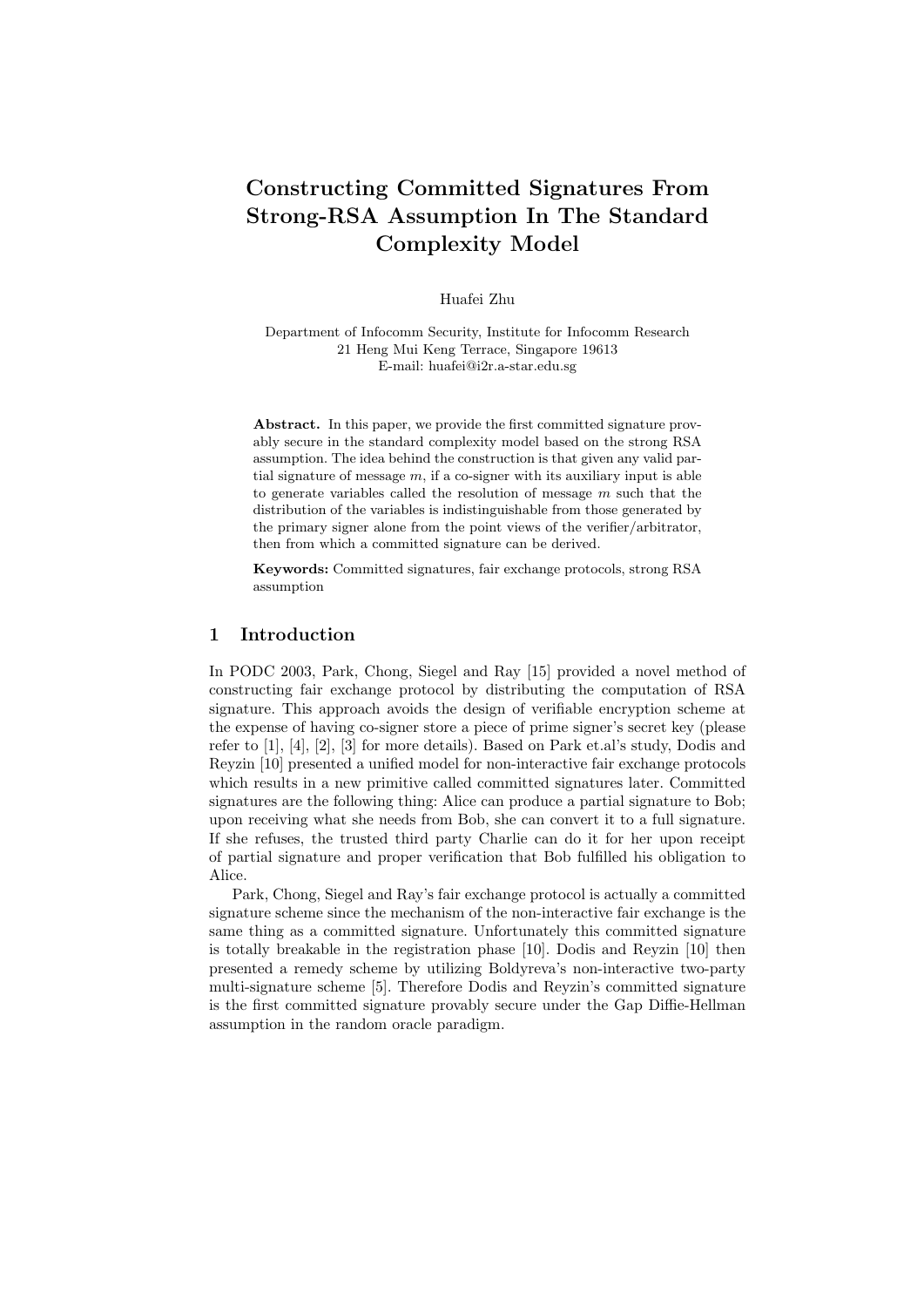Security in the random oracle model does not imply security in the real world. The existence of committed signature is obvious in the standard complexity model provided the underlying signature schemes are provably secure in the standard complexity model as two signatures with keys  $(pk_1, sk_1), (pk_2, sk_2),$ and let  $PK = (pk_1, pk_2), SK = (sk_1, sk_2)$  and  $\sigma = (\sigma_1, \sigma_2)$  are sufficient to build a secure committed signature. Therefore the challenge problem is to construct a committed signature consistent with a stand-alone signature scheme in the standard complexity model. In this paper, we are able to provide the first committed signature based on the strong RSA assumption. The idea behind the construction is that given any valid partial signature of message  $m$ , if a co-signer with its auxiliary input is able to generate variables called the resolution of message  $m$ such that the distribution of the variables is indistinguishable from those generated by the primary signer alone from the point views of the verifier/arbitrator, then from which a committed signature can be derived.

The rest of paper is organized as follows: in Section 2, we formalize the security definition of committed signatures, and a committed signature is fully described in the Subsection 3.1, the proof of its security is presented in Subsection 3.2. In Section 4, we construct committed signatures from the point views of real world by providing two efficient schemes with random strings reusing. Finally the conclusion is presented in Section 5.

## 2 Notions and definitions

The following definition of committed signatures is formalized the SAME thing as non-interactive fair exchanges introduced by Park, Chong, Siegel and Ray [15] and [10]. Therefore, the committed schemes presented in this report should be viewed as the actual fair exchange protocols working in the real world.

Definition 1 A committed signature involves a primary signer Alice, a verifier Bob and a co-signer (or arbitrator) Charlie, and is given by the following efficient procedures:

- -Key generator KG: This is an interactive protocol between a primary signer and a co-signer, by the end of which either one of the parties aborts, or the primary signer learns her secret signing key  $SK$ , the co-signer learns his secret key ASK, and both parties agree on the primary signer's public key  $PK$  and partial verification key  $APK$ ;
- -Fully signing algorithm  $Sig$  and its correspondent verification algorithm  $Ver$ : These are conventional signing and verification algorithms.  $Sig(m, SK)$  run by the primary signer, outputs a full signature  $\sigma$  on m, while  $Ver(m, \sigma, PK)$ run by any verifier, outputs 1 (accept) or 0 (reject);
- -Partially signing algorithm  $PSiq$  and the correspondent verification algorithm  $PVer$ : These are partial signing and verification algorithms, which are similar to ordinary signing and verification algorithms, except they can depend on the public arbitration key  $APK$ .  $P\text{Siq}(m, SK, PK, APK)$ , run by the primary signer, outputs a partial signature  $\sigma'$ , while  $PVer(m, \sigma'PK, APR)$ , run by any verifier, outputs 1 (accept) or 0 (reject);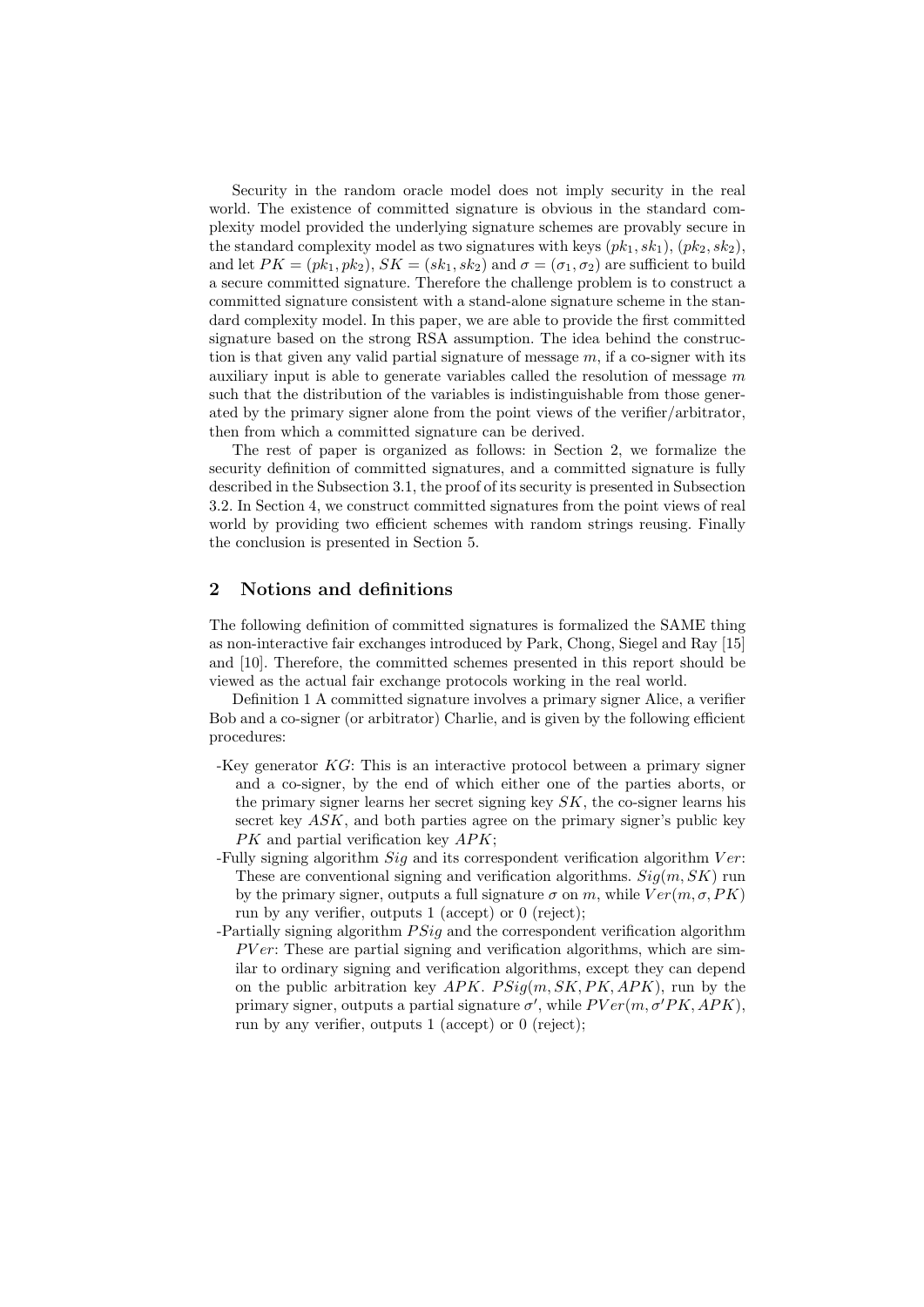-Resolution algorithm Res: This is a resolution algorithm run by the co-signer (arbitrator) in case the primary signer refuses to open her signature  $\sigma$  to the verifier, who in turn possesses a valid partial signature  $\sigma'$  on m and a proof that he fulfilled his obligation to the primary signer. In this case,  $Res(m, \sigma', ASK, PK)$  should output a valid full signature of m.

Correctness of committed signatures states that: (1)  $Ver(m, Sig(m, SK), PK) = 1$ ;  $(2)PVer(m, PSig(m, SK, PK, APK), PK, APK)=1; and (3)Ver(m, Res(PSig(m,$  $SK, PK, APK$ ,  $ASK, ASK, APK, PK$ ,  $PK$ )=1.

#### 2.1 Security of committed signatures

Recall that a committed signature is formalized the same thing as a non-interactive fair exchange. The security of committed signature scheme should consist of ensuring three aspects: security against a primary signer Alice, security against a verifier Bob, and security against a co-signer/abitrator Charlie.

Security against a primary signer Intuitively, a primary signer Alice should not provide a partial signature which is valid both from the point views of a verifier and a co-signer but which will not be opened into the primary signer's full signature by the honest co-signer. More formally:

Let  $P$  be an oracle simulating the partial signing procedure  $PSiq$ , and  $R$ be an oracle simulating the resolution procedure  $Res.$  Let  $k$  be system security parameter. We require that any probabilistic polynomial time Adv succeeds with at most negligible probability in the following experiment.

Experiment 1 (security against primary signer):

1.1: Key generation:  $(SK^*, PK, ASK, APK) \leftarrow KG^*(1^k)$ , where  $KG^*$  denotes the run of key generator KG with the dishonest primary signer by the adversary, and  $SK^*$  denotes the adversary's states.

1.2: Res oracle query: In this phase, for each adaptively chosen message  $m_i$ , the adversary computes its partial signature  $\sigma_j'$  for  $m_j$ . Finally the adversary forward  $\sigma_j'$  to the oracle R to obtain the full signature  $\sigma_j$  of message  $m_j$ , where  $1 \leq j \leq p(k)$ , and  $p(\cdot)$  is a polynomial. At the end of R oracle query, the adversary produces a message and its full signature pair  $(m, \sigma)$ , i.e.,  $(m, \sigma') \leftarrow$  $Adv^{R}(SK^*, PK, APR), \sigma \leftarrow Adv(m, \sigma', SK^*, APR, PK),$  where  $m \neq m_j, 1 \leq$  $j \leq p(k)$ .

1.3. Success of  $Adv := [PVer(m, \sigma', APK, PK) = 1 \land Ver(m, \sigma, PK) = 0].$ 

Definition 2 A committed signature scheme is secure against primary signer attack, if any probabilistic polynomial time adversary Adv associated with Resolution oracle, succeeds with at most negligible probability, where the probability takes over coin tosses in  $KG(\cdot)$ ,  $PSig(\cdot)$  and  $R(\cdot)$ .

Security against verifier We consider the following scenario: suppose a primary signer Alice and a verifier Bob are trying to exchange signature in a fair way. Alice wants to commit to the transaction by providing her partial signature. Of course, it should be computationally infeasible for Bob to compute the full signature from the partial signature. More formally, we require that any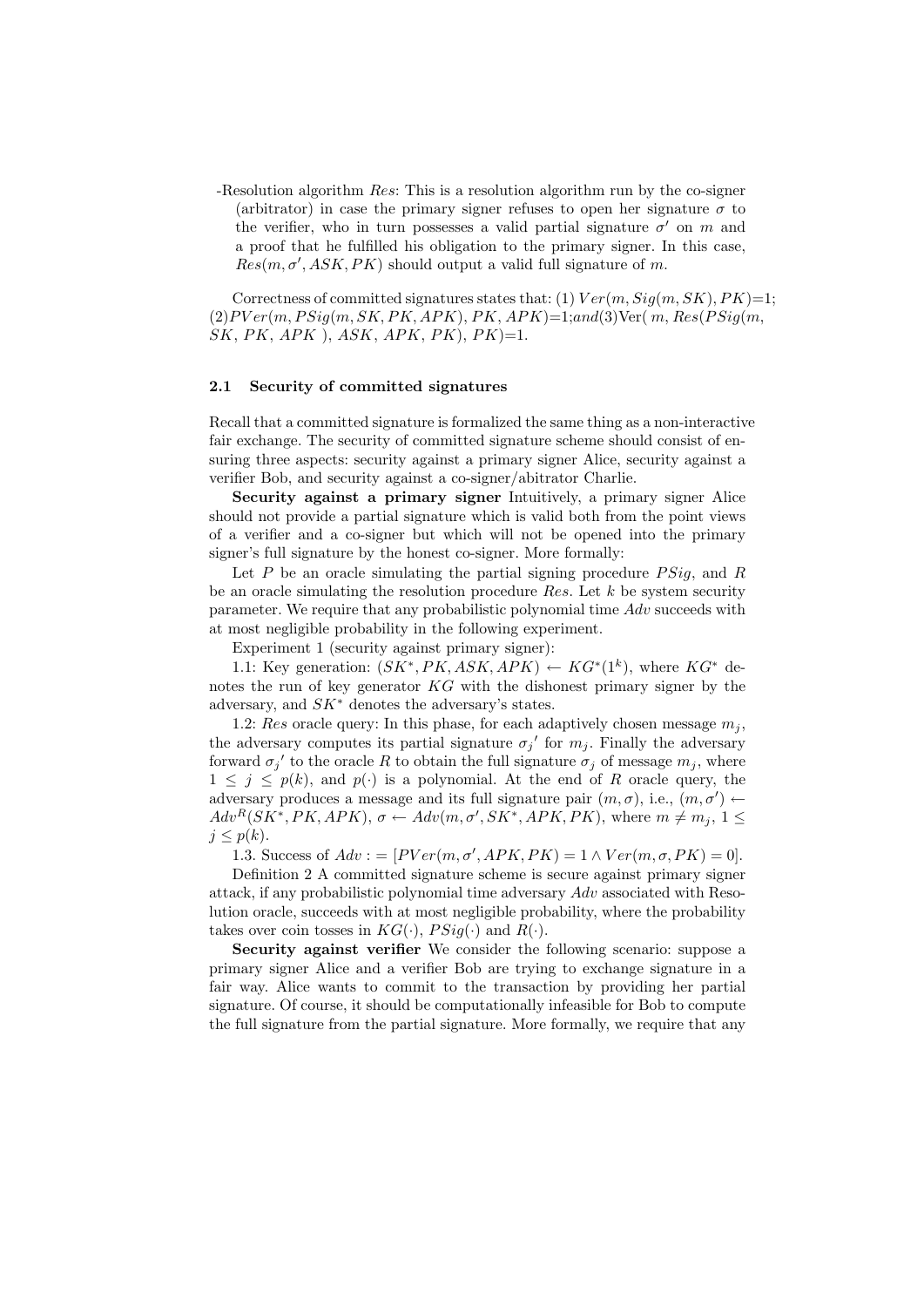probabilistic polynomial time adversary Adv succeeds with at most negligible probability in the following experiment:

Experiment 2 (security against verifier):

2.1 Key generation:  $(SK, PK, ASK, APK) \leftarrow KG(1^k)$ , where KG is run by the honest primary signer and honest co-signer. Adversary Adv are admitted to make queries to the two orales P and R.

2.2 P and R oracle query: For each adaptively chosen message  $m_i$ , the adversary obtains the partial signature  $\sigma_j'$  of message  $m_j$  by querying the partial signing oracle P. Then the adversary forward  $\sigma_j'$  to the resolution oracle R to obtain the full signature  $\sigma_j$  of message  $m_j$ , where  $1 \leq j \leq p(k)$ , and  $p(\cdot)$  is a polynomial. At the end of oracle both  $P$  and  $R$  queries, the adversary produces a message-full signature pair  $(m, \sigma) \leftarrow Adv^{P,R}(PK, APK)$ .

2.3 Success of adversary  $Adv := [Ver(m, \sigma, PK) = 1 \land m \notin Query(Adv, R)],$ where  $Query(Adv, R)$  is the set of valid queries the adversary  $Adv$  asked to the resolution oracle R, i.e.,  $(m, \sigma')$  such that  $PVer(m, \sigma') = 1$ .

Definition 3 A committed signature scheme is secure against verifier attack, if any probabilistic polynomial time adversary  $Adv$  associated with partial signing oracle  $P$  and the resolution oracle  $R$ , succeeds with at most negligible probability, where the probability takes over coin tosses in  $KG(\cdot)$ ,  $P(\cdot)$  and  $R(\cdot)$ .

Security against co-signer/arbitrator This property is crucial. Even though the co-signer (arbitrator) is semi-trusted, the primary signer does not want this co-signer to produce a valid signature which the primary signer did not intend on producing. To achieve this goal, we require that any probabilistic polynomial time adversary  $Adv$  associated with partial signing oracle  $P$ , succeeds with at most negligible probability in the following experiment:

Experiment 3 (security against co-signer/arbitrator):

3.1 Key generation:  $(SK, PK, ASK^*, APK) \leftarrow KG^*(1^k)$ , where  $KG^*(1^k)$ is run by the dishonest co-signer or arbitrator. Adversary Adv are admitted to make queries to the partial signing orale P.

3.2 P oracle query: For each adaptively chosen message  $m_j$ , the adversary obtains the partial signature  $\sigma_j'$  for  $m_j$  from the oracle P, where  $1 \leq j \leq$  $p(k)$ , and  $p(\cdot)$  is a polynomial. At the end of the partial partial signing oracle query, the adversary produces a message-full signature pair  $(m, \sigma)$ , i.e.,  $(m, \sigma) \leftarrow$  $Adv^{P}(ASK^*, PK, APK).$ 

3.3 Success of adversary  $Adv := [Ver(m, \sigma, PK) = 1 \land m \notin Query(Adv, P)],$ where  $Query(Adv, P)$  is the set of valid queries  $Adv$  asked to the partial oracle P, i.e.,  $(m, \sigma')$  such that  $PVer(m, \sigma') = 1$ .

Definition 4 A committed signature scheme is secure against co-signer attack, if any probabilistic polynomial time adversary  $Adv$  associated with partial signing oracle  $P$ , succeeds with at most negligible probability, where the probability takes over coin tosses in  $KG(\cdot), P(\cdot)$ .

Definition 5 A committed signature scheme is secure if it is secure against primary signer attack, verifier attack and co-signer attack.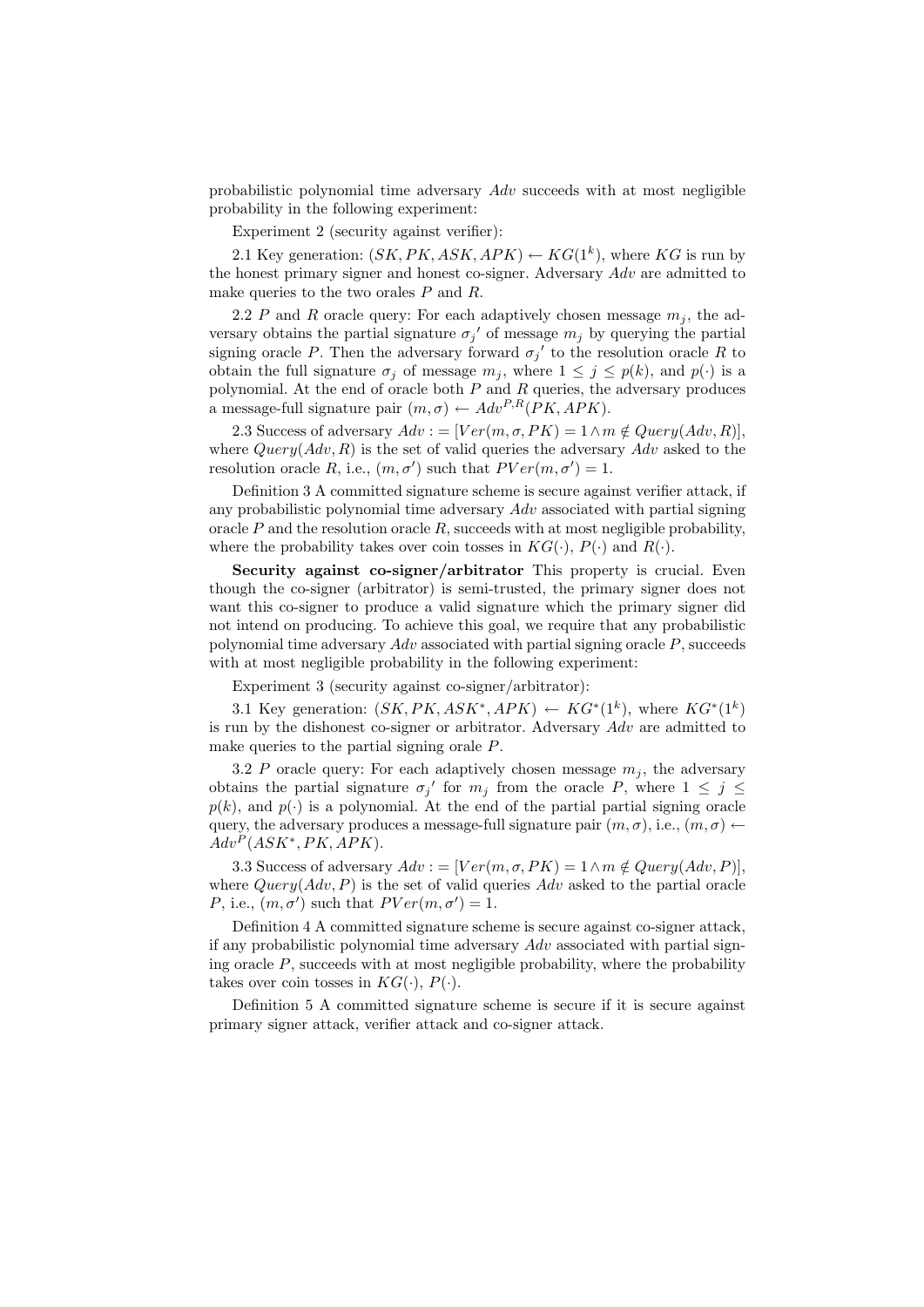# 3 Constructing committed signatures from strong RSA assumption

#### 3.1 Our committed signature scheme

We utilize Zhu's signature as primary building block to construct committed signature scheme [16]. We remark that the use of Zhu's signature is not essential. The Cramer-Shoup's signature including trapdoor hash signature [9], Camenisch and Lysyanskaya [7] and Fischlin's signature scheme [11] are all suitable for our purposes. Nevertheless, among the signatures mentioned above, Zhu's signature is the most efficient.

Zhu's signature scheme Zhu's signature scheme is defined as follows [16]:

- Key generation algorithm: Let  $p, q$  be two large safe primes (i.e.,  $p 1 =$  $2p'$  and  $q-1=2q'$ , where  $p', q'$  are two primes with length  $(l'+1)$ ). Let  $n = pq$  and  $QR_n$  be the quadratic residue of  $Z_n^*$ . Let  $X, g, h \in QR_n$  be three generators chosen uniformly at random. The public key is  $(n, g, h, X, H)$ , where  $H$  is a collision free hash function with output length  $l$ . The private key is  $(p, q)$ .
- Signature algorithm: To sign a message m, a  $(l+1)$ -bit prime e and a string  $t \in \{0,1\}^l$  are chosen at random. The equation  $y^e = X g^t h^{H(m)}$  modn is solved for y. The corresponding signature of the message m is  $(e, t, y)$ .
- Verification algorithm: Given a putative triple  $(e, t, y)$ , the verifier checks that e is an  $(l + 1)$ -bit odd number. Then it checks the validity of  $X =$  $y^e g^{-t} h^{-H(m)}$  modn. If the equation is valid, then the signature is valid. Otherwise, it is rejected.

Strong RSA assumption: Strong RSA assumption was introduced by Baric and Pfitzmann [6] and Fujisaki and Okamoto [12]: The strong RSA assumption is that it is hard, on input an RSA modulus n and an element  $z \in Z_n^*$ , to compute values  $e > 1$  and y such that  $y^e = z \text{ mod } n$ . More formally, we assume that for all polynomial time circuit families  $A_k$ , there exists a negligible function  $\nu(k)$  such that:

$$
\Pr[n \leftarrow G(1^k), z \leftarrow Z_n^*, (e, y) \leftarrow A_k(n, z) : e > 1 \land y^e = z \text{mod} n = \nu(k)
$$

The following lemma, due to Guillou-Quisquater [14], is useful to prove the security of the committed signature scheme.

**Guillou-Quisquater lemma** Suppose  $w^e = z^b$  and  $d = \gcd(e, b)$ . Then there exists an efficient algorithm computing the  $(e/d)$ -th root of z.

Zhu's signature scheme is immune to adaptive chosen-message attack in the sense of Goldwasser, Micali and Rivest [13], under joint assumptions of the strong RSA problem as well as the existence of collision free hash function. Please refer to the appendix for details. Based on Zhu's signature scheme, we are ready to describe the new committed signature below.

Key generation algorithm: We choose two safe primes  $p = 2p' + 1$ ,  $q =$  $2q' + 1$  and compute  $N = pq$ . Denote the quadratic residue of  $Z_N^*$  by  $QR_N$ . Let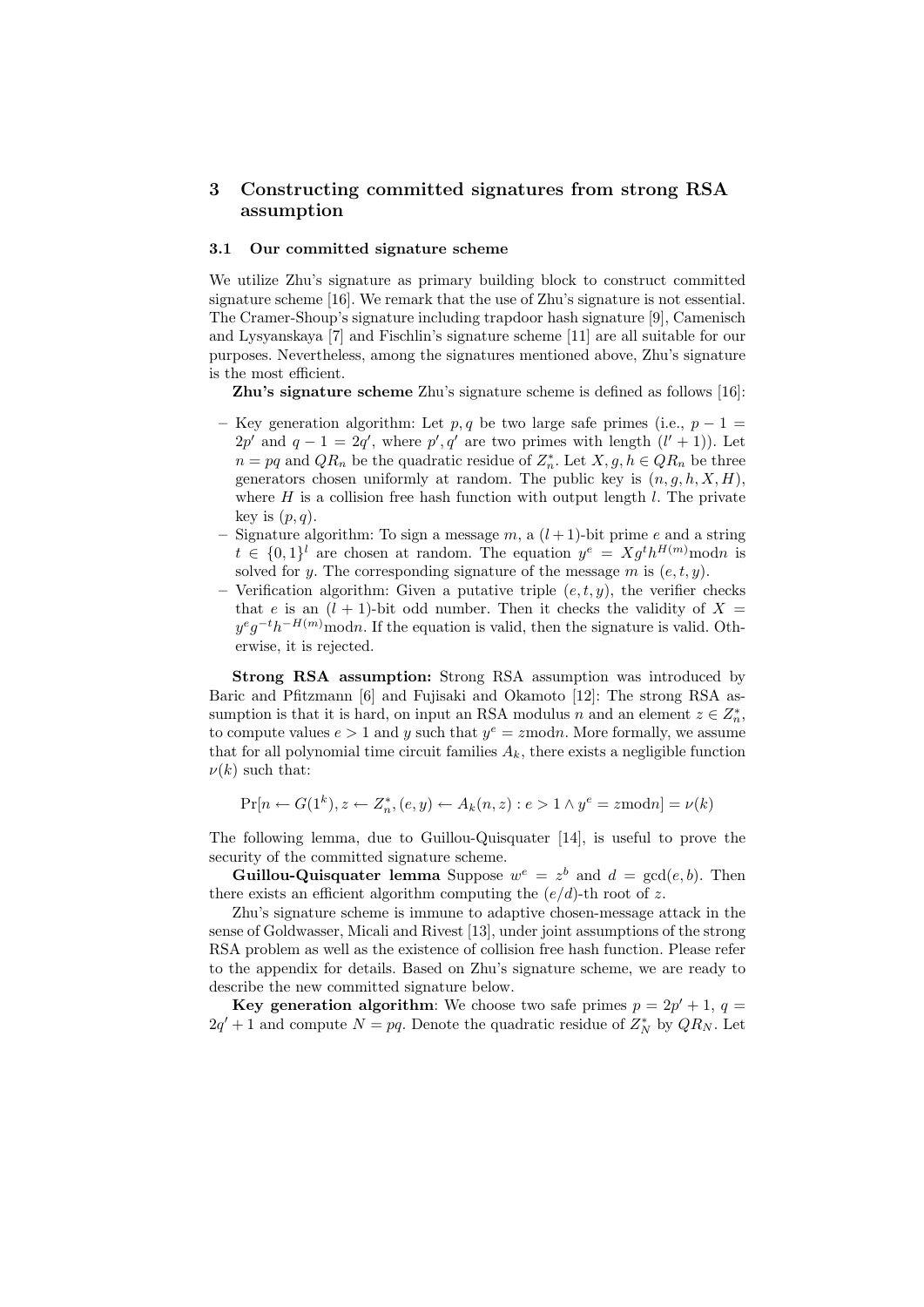$x, h_1, h_2$  be elements chosen uniformly at random from the cyclic group  $QR_N$ . Let  $PriG$  be a prime generator. On input  $1^k$ , it generates  $2s+1$  primes, each with bit length  $(l+1)$ . The prime pair  $\{e_{i,1}, e_{i,2}\}$  is indexed by some  $i \in I$   $(1 \leq i \leq s)$ . The public key  $(X, g_1, g_2)$  is computed from  $x, h_1, h_2$  and  $(e_{1,2}, e_{2,2}, \dots e_{s,2})$  as follows:

```
X \leftarrow x^{e_{1,2}e_{2,2}\cdots e_{s-1,2}e_{s,2}} \text{mod} N
```

```
g_1 \leftarrow h_1^{e_{1,2}e_{2,2}\cdots e_{s-1,2}e_{s,2}} \text{mod}Ng_2 \leftarrow h_2^{e_{1,2}e_{2,2}\cdots e_{s-1,2}e_{s,2}} \text{mod} N
```
Denote a subset of index set in which each index  $i$  has been used to sign some message by  $I_{used}$ . We then build a public accessible prime list table  $PriT$ as follows. On input  $i \in I_{used}, PriT$  outputs  $\{e_{i,1}, e_{i,2}\}.$ 

The primary signer's public key PK is  $(N, X, g_1, g_2, H, PriT, I_{used})$ . The private key SK is  $\{x, h_1, h_2, p, q, (e_{i,1}, e_{i,2}), 1 \leq i \leq s\}$ , where H is a publicly known collision-free hash function.

The APK of the co-signer is  $(N, X, g_1, g_2, H, PriT, I_{used})$ . The secret key of the co-signer ASK is  $\{x, h_1, h_2, (e_{1,2}, e_{2,2}, \dots, e_{s,2})\}.$ 

Partial signing algorithm  $PSig$  and correspondent verification algorithm PVer: To sing a message m, we choose  $i \in I \setminus I_{used}$  and a random string  $t_{i,1} \in \{0,1\}^l$ . The equation:

$$
y_{i,1}^{e_{i,1}} = X g_1^{t_{i,1}} g_2^{H(m)} \text{mod} N
$$

is solved for  $y_{i,1}$ .

We then update the index  $I_{used}$  by accumulating

$$
I_{used} \leftarrow I_{used} \bigcup \{i\}
$$

The partial signature of message m is  $\sigma' = (i, e_{i,1}, t_{i,1}, y_{i,1}).$ 

On upon receiving a putative partial signature  $\sigma' = (i, e_{i,1}, t_{i,1}, y_{i,1}),$  the verification algorithm checks whether  $i \in I_{used}$  or not, if  $i \notin I_{used}$ , then it outputs 0, otherwise, it runs  $PriT$ , on input i to obtain a prime pair  $(e_{i,1}, e_{i,2})$ , and it outputs 1, i.e.,  $PVer(m, \sigma') = 1$  if  $\sigma'(m)$  satisfies the equation:

$$
X = y_{i,1}^{e_{i,1}} g_1^{-t_{i,1}} g_2^{-H(m)} \text{mod} N
$$

Full signing algorithm Sig and correspondent verification algorithm Ver: To fully sign the message  $m$ , for the given i, we obtain the prime pair  ${e_{i,1}, e_{i,2}}$  by running  $PriT$  on input  $i \in I_{used}$ . Then we choose a random string  $t_{i,2} \in \{0,1\}^l$  uniformly at random and compute  $y_{i,2}$  from the equation:

$$
y_{i,2}^{e_{i,2}} = X g_1^{t_{i,2}} g_2^{H(t_{i,1} || m)} \text{mod} N
$$

The corresponding full signature  $\sigma$  of the message m is defined below: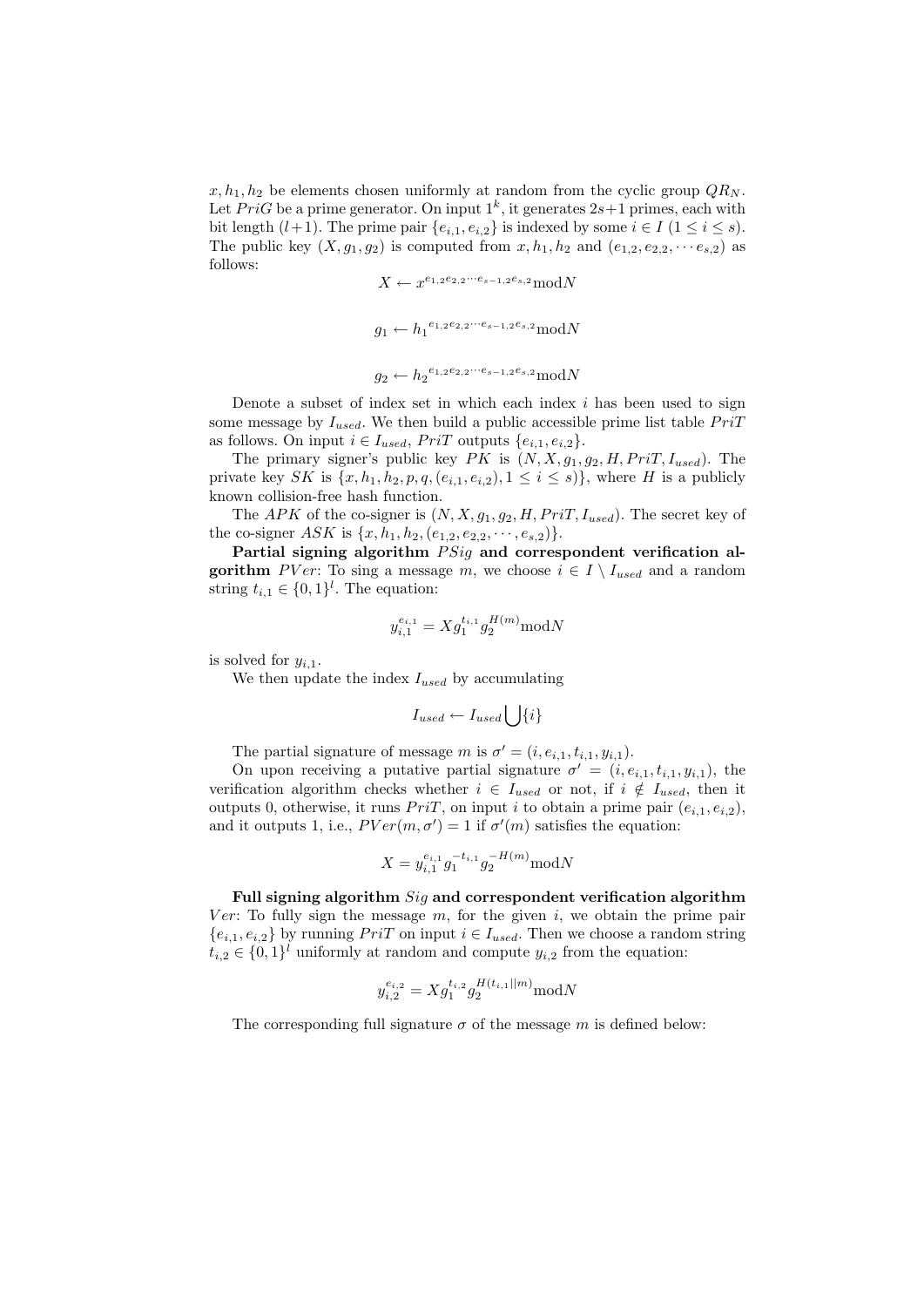$$
\sigma := (i, e_{i,1}, e_{i,2}, t_{i,1}, t_{i,2}, y_{i,1}, y_{i,2})
$$

To verify the correctness of full signature scheme  $\sigma$ , the verification algorithm checks whether  $i \in I_{used}$  or not, if  $i \notin I_{used}$ , then it outputs 0, otherwise, it runs  $PriT$ , on input i to obtain a prime pair  $(e_{i,1}, e_{i,2})$ . Finally it tests whether the following equations are valid:

$$
X = y_{i,1}^{e_{i,1}} g_1^{-t_{i,1}} g_2^{-H(m)} \text{mod} N
$$

and

$$
X = y_{i,2}^{e_{i,2}} g_1^{-t_{i,2}} g_2^{-H(t_{i,1}||m)} \text{mod} N
$$

If both equations are valid, then the verification function outputs  $Ver(m, \sigma) =$ 1, otherwise, it outputs 0;

**Resolution algorithm** Res: Given a partial signature  $\sigma' = (i, e_{i,1}, t_{i,1}, y_{i,1})$ of message m, the co-signer runs the prime list table  $PriT$  on input  $i \in I_{used}$  to obtain the pair of primes  $(e_{i,1}, e_{i,2})$ , and checks whether  $e_{i,1}$  is a component of partial signature  $\sigma'$  (such a prime  $e_{i,1}$  is called a valid prime). If it is valid then the co-signer checks the valid of the following equation:

$$
y_{i,1}^{e_{i,1}} = X g_1^{t_{i,1}} g_2^{H(m)} \text{mod} N
$$

If it is valid, the co-signer then computes:

$$
X_i \leftarrow x^{e_{1,2}\cdots e_{i-1,2}e_{i+1,2}\cdots e_{s,2}}
$$
  

$$
g_{i,1} \leftarrow h_1^{e_{1,2}\cdots e_{i-1,2}e_{i+1,2}\cdots e_{s,2}}
$$
  

$$
g_{i,2} \leftarrow h_2^{e_{1,2}\cdots e_{i-1,2}e_{i+1,2}\cdots e_{s,2}}
$$

and

Finally, the co-signer chooses a random string 
$$
t'_{i,2} \in \{0,1\}^l
$$
 and computes  $y_{i,2}$  from the following equation:

$$
y_{i,2}=X_ig_{i,1}{}^{t'_{i,2}}g_{i,2}{}^{H(t_{i,1}||m)}\mathrm{mod}N
$$

The output of the resolution algorithm is  $(i, e_{i,1}, e_{i,2}, t_{i,1}, t'_{i,2}, y_{i,1}, y_{i,2})$ Obviously,

$$
X = y_{i,2}^{e_{i,2}} g_1^{-t'_{i,2}} g_2^{-H(t_{i,1}||m)} \text{mod} N
$$

-We remark that the choice of random string  $t'_{i,2} \in \{0,1\}^l$  in the resolution phase does not dependent on the random string  $t_{i,2}$  in the full signature algorithm. If we insist on the same string used in the resolution algorithm Res, then the random pair  $(t_{i,1}, t_{i,2})$  can be listed as public known random string set which is also indexed by the set I.

-We remark that the number of signature is bounded by s, where  $s(\cdot)$  is a polynomial of security parameter  $k$ . This is an interesting property as a primary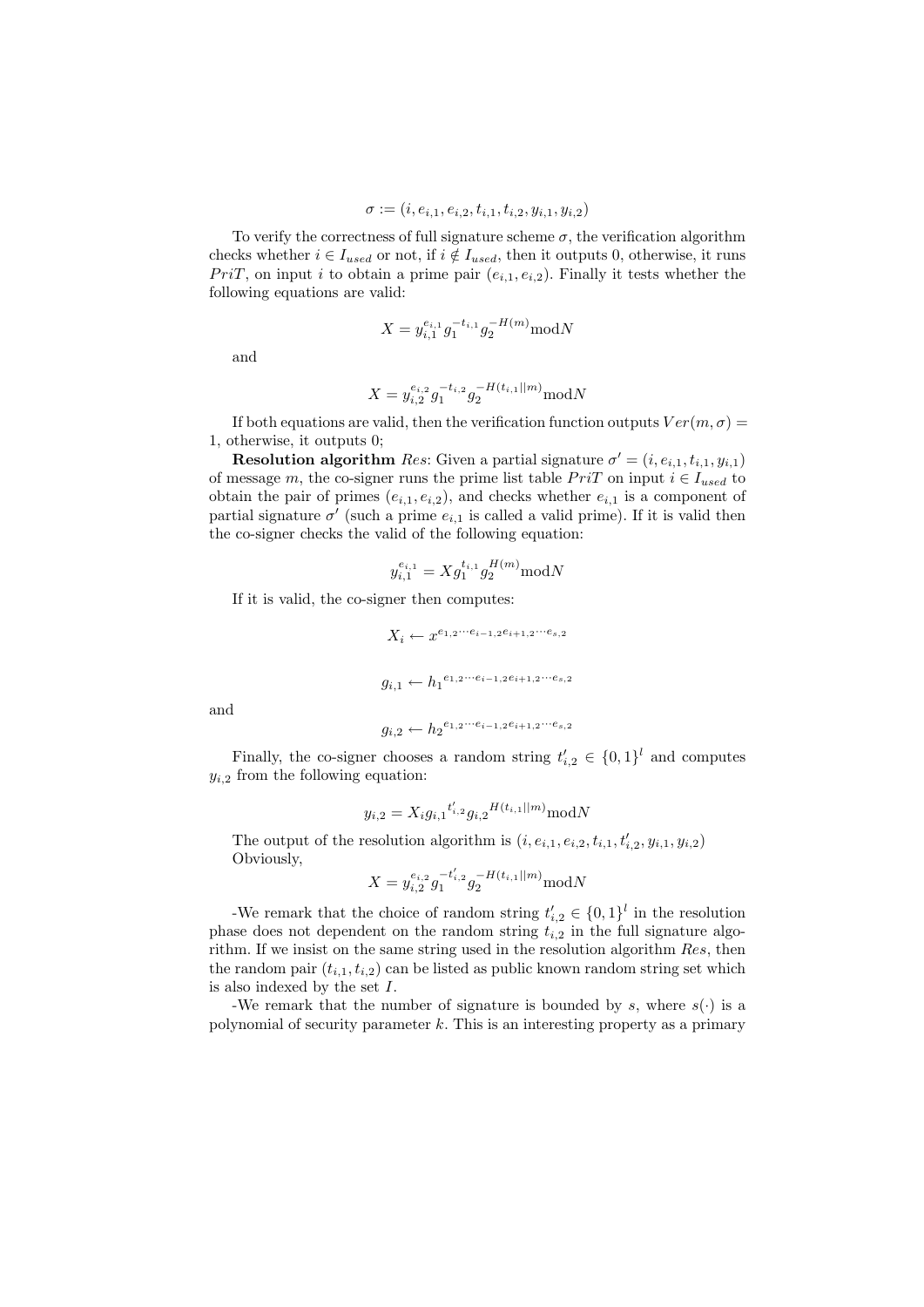signer can specify the number of signatures for each certificate during its validity duration.

-We also remark that the scheme requires both the signer and co-signer to be stateful to keep count  $i \in I_{used}$  and so never reuse primes. And the used index set  $I_{used}$  updated after each signature generation is apparently assumed to be accessible to the verifier and co-signer.

#### 3.2 The proof of security

**Theorem 6:** The committed signature is secure under the strong RSA assumption and the assumption that  $H$  is collision resistant in the standard complexity model.

Proof: Security against the primary signer Alice is trivial since the co-signer holds ASK in the protocol.

Security against the verifier Bob: Assume that protocol is not secure against the verifier attack. That is, there is an adversary playing the role of verifier in the actually protocol, who is able to forge a full signature  $\sigma$  of a message  $m$   $(m \neq m_i,$  $1 \leq i \leq f$ ) with non-negligible probability after it has queried partial signing oracle and resolution oracle of messages  $m_1, \dots, m_f$ , each is chosen adaptively by the adversary. Let  $(i, e_{i,1}, e_{i,2}, t_{i,1}, t'_{i,2}, y_{i,1}, y_{i,2})$  be the full signature provided by the partial signing oracle and the resolution oracle corresponding to a set of messages  $m_i$  ( $1 \le i \le f$ ). We consider three types of forgeries as that in [9]: 1) for some  $1 \leq j \leq f$ ,  $e_{k,2} = e_{j,2}$  and  $t'_{k,2} = t'_{j,2}$ , where  $k \notin \{1, \dots, f\}$ ; 2) for some  $1 \leq j \leq f$ ,  $e_{k,2} = e_{j,2}$  and  $t'_{k,2} \neq t'_{j,2}$ , where  $k \notin \{1, \dots, f\}$ ; 3) for all  $1 \leq j \leq f, e_{k,2} \neq e_{j,2}$ , where  $k \notin \{1, \dots, f\}$ . We should show that any forgery scheme of the three types will lead to a contradiction to the assumptions of the theorem. This renders any forgery impossible. By the security definition, the adversary can query the types of oracles: partial signing oracle and resolution oracle. Therefore we should describe the two oracles in the following simulation according to the forgery types defined above.

**Type 1 forgery:** On input  $(z, e)$ , where  $z \in Z_N^*$ , e is a  $(l + 1)$ -bit prime, we choose  $(2f - 1)$  primes  $(e_{i,1}, e_{i,2})$  for  $1 \leq i \neq j \leq f$ , each with length  $(l + 1)$ bit. The j-th prime pair is defined by  $(e_{i,1}, e)$ . We compute PK and APK by choosing  $z_1, z_2 \in Z_N^*$  uniformly at random and computing

$$
g_1 \leftarrow z_1^{2e_{1,1}e_{1,2}\cdots e_{f,1}e_{f,2}} z^{2e_{1,1}e_{1,2}\cdots e_{j-1,1}e_{j-1,2}e_{j,1}e_{j+1,1}e_{j+1,2}\cdots e_{f,1}e_{f,2}}
$$
  
\n
$$
g_2 \leftarrow z^{2e_{1,1}e_{1,2}\cdots e_{j-1,1}e_{j-1,2}e_{j,1}e_{j+1,1}e_{j+1,2}\cdots e_{f,1}e_{f,2}}
$$
  
\n
$$
X \leftarrow z_2^{2\beta e_{1,1}e_{1,2}\cdots e_{f,1}e_{f,2}} z^{2e_{1,1}e_{1,2}\cdots e_{j-1,1}e_{j-1,2}e_{j,1}e_{j+1,1}e_{j+1,2}\cdots e_{f,1}e_{f,2}(-\alpha)}
$$

where  $\alpha \in \{0,1\}^{l+1}$  and  $\beta \in Z_N$  are chosen uniformly at random.

Since the simulator knows each  $e_{i,1}$   $(1 \leq i \leq f)$ , therefore it is easy to compute the partial signing oracle of message  $m_i$  ( $1 \le i \le f$ ). And it is also easy to compute the resolution of *i*-th message  $i \neq j$  queried to resolution oracle query Res. What we need to show is how to simulate the j-th resolution oracle query. This can be done as follows:

$$
y_{j,2}^{e_{j,2}} = X g_1^{t'_{j,2}} g_2^{H(t_{j,1}||m_j)}
$$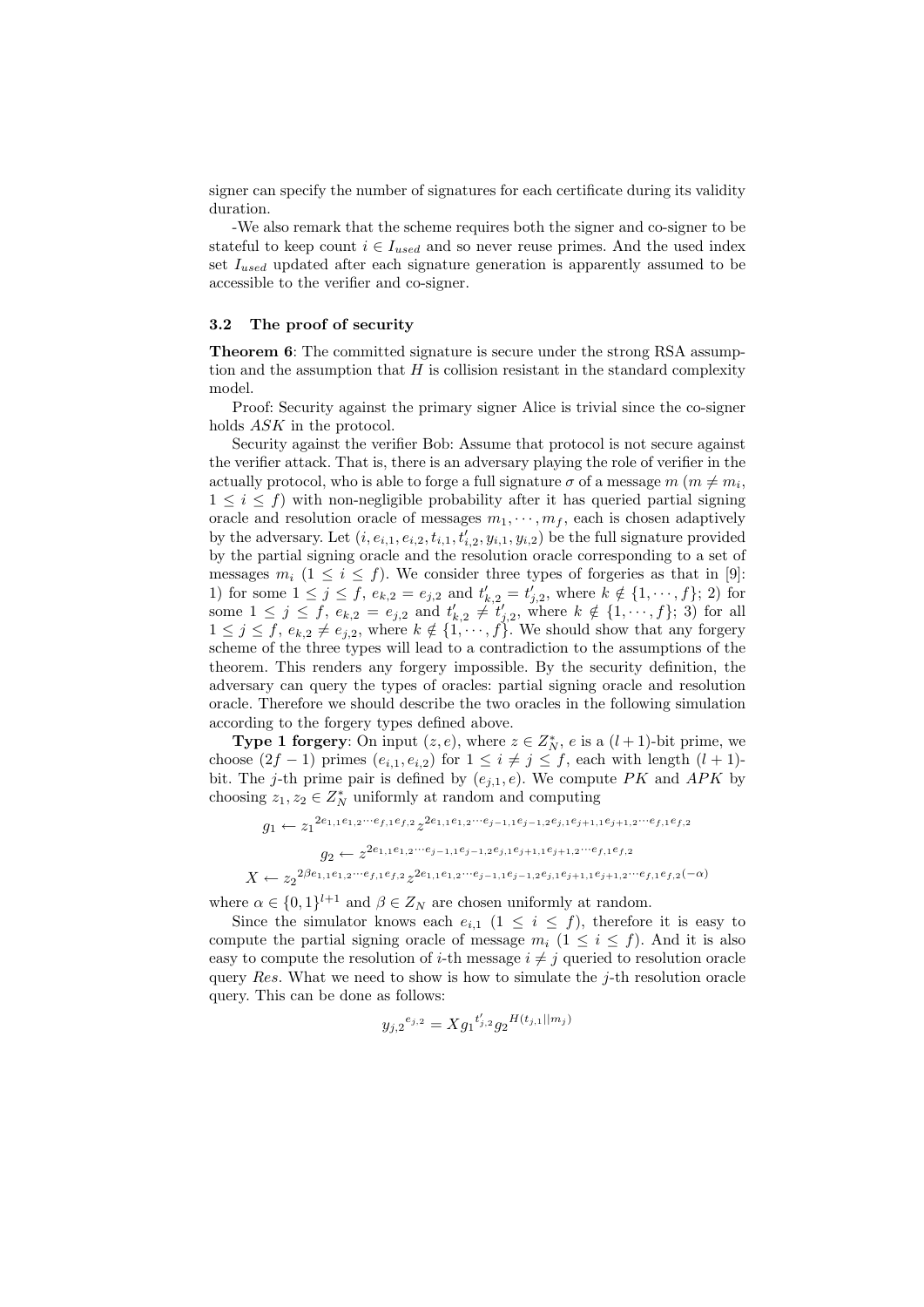$$
= z_2^{2\beta \prod_{1,\dots,f} (e_{i,1}e_{i,2})} z_1^{2t'_{j,2} \prod_{1,\dots,f} (e_{i,1}e_{i,2})} \times
$$
  

$$
z^{2e_{1,1}e_{1,2}\cdots e_{j-1,1}e_{j-1,2}e_{j,1}e_{j+1,1}e_{j+1,2}\cdots e_{f,1}e_{f,2}(-\alpha+t'_{j,2}+H(t_{j,1}||m_j))}
$$

Now we set  $-\alpha + t'_{j,2} + H(t_{j,1}||m_j) = 0$ , i.e.,  $t'_{j,2} = \alpha - H(t_{j,1}||m_j)$ . To show that the simulation is not trivial, we should show that  $t'_{j,2}$  is uniformly distributed over  $\{0,1\}^l$  with non-negligible amount. Since  $\alpha \in \{0,1\}^{l+1}$  is chosen uniformly at random, the probability that  $t'_{j,2}$  belongs to the correct interval and it does so with the correct uniform distribution can be computed as follows:

$$
\frac{(2^{l+1}-1-H(t_{j,1}||m_j)-2^l+1)+H(t_{j,1}||m_j)}{(2^{l+1}-1-H(t_{j,1}||m_j)) - (-H(t_{j,1}||m_j))+1} = 1/2
$$

Suppose the adversary is able to forge a faking signature of message  $m_k$ , denoted by  $(k, e_{k,1}, e_{k,2}, t'_{k,1}, t'_{k,2}, y_{k,1}, y_{k,2}),$  where  $e_{k,2} = e_{j,2}$  and  $t'_{k,2} = t'_{j,2},$  $k \notin \{1, \dots, f\}$ . We can not assume that  $e_{k,2} = e_{j,2}, t'_{k,2} = t'_{j,2}$  and  $y_{k,2} = y_{j,2}$  as  $H$  is a collision free hash function. Now we have two equations:

$$
y_{k,2}^{e_{k,2}} = X g_1^{t'_{k,2}} g_2^{H(t_{k,1}||m_k)}
$$

And

$$
y_{j,2}^{e_{j,2}} = X g_1^{t'_{j,2}} g_2^{H(t_{j,1}||m_j)}
$$

It follows that

$$
\left(\frac{y_{j,2}}{y_{k,2}}\right)^{e_{j,2}} = g_2^{H(t_{j,1}||m_j) - H(t_{k,1}||m_k)}
$$

$$
= z^{2e_{1,1}e_{1,2}\cdots e_{j-1,1}e_{j-1,2}e_{j,1}e_{j+1,1}e_{j+1,2}\cdots e_{f,1}e_{f,2}(H(t_{j,1}||m_j) - H(t_{k,1}||m_k))}
$$

where  $e_{i,2} = e$ . Consequently, one is able to extract the e-th root of z with non-negligible probability. It contradicts the standard RSA assumption.

**Type 2 forgery:** On input z and e, where  $z \in Z_N^*$ , e is a  $(l+1)$ -bit prime, we choose  $(2f-1)$  primes  $(e_{i,1}, e_{i,2})$  for  $1 \leq i \neq j \leq f$ . The j-th prime pair is defined by  $(e_{j,1}, e)$ . We compute PK and APK by choosign  $z_1, z_2 \in Z_N^*$  uniformly at random and computing

$$
g_1 \leftarrow z^{2e_{1,1}e_{1,2}\cdots e_{j-1,1}e_{j-1,2}e_{j,1}e_{j+1,1}e_{j+1,2}\cdots e_{f,1}e_{f,2}}
$$
  
\n
$$
g_2 \leftarrow z_1^{2e_{1,1}e_{1,2}\cdots e_{j-1,1}e_{j-1,2}e_{j,1}e_{j,2}e_{j+1,1}e_{j+1,2}\cdots e_{f,1}e_{f,2}}
$$
  
\n
$$
X \leftarrow g_1^{-\alpha} z_2^{2e_{1,1}e_{1,2}\cdots e_{j-1,1}e_{j-1,2}e_{j,1}e_{j,2}e_{j+1,1}e_{j+1,2}\cdots e_{f,1}e_{f,2}}
$$

where  $z_1, z_2 \in Z_N$  and  $\alpha \in \{0, 1\}^l$  are chosen uniformly at random. Since  $QR_N$ is a cyclic group, we can assume that  $g_1, g_2$  are generators of  $QR_N$  with overwhelming probability.

Since  $e_{i,1}$  for  $1 \leq i \leq f$  are known therefore, the partial signing oracle is perfect from the point views of the adversary. To simulate the *i*-th message  $m_i$  $(i \neq j)$  to the resolution oracle, we select a random string  $t'_{i,2} \in \{0,1\}^l$  and computes:

$$
y_{i,2}^{e_{i,2}} = X g_1^{t'_{i,2}} g_2^{H(t_{i,1}||m_i)}
$$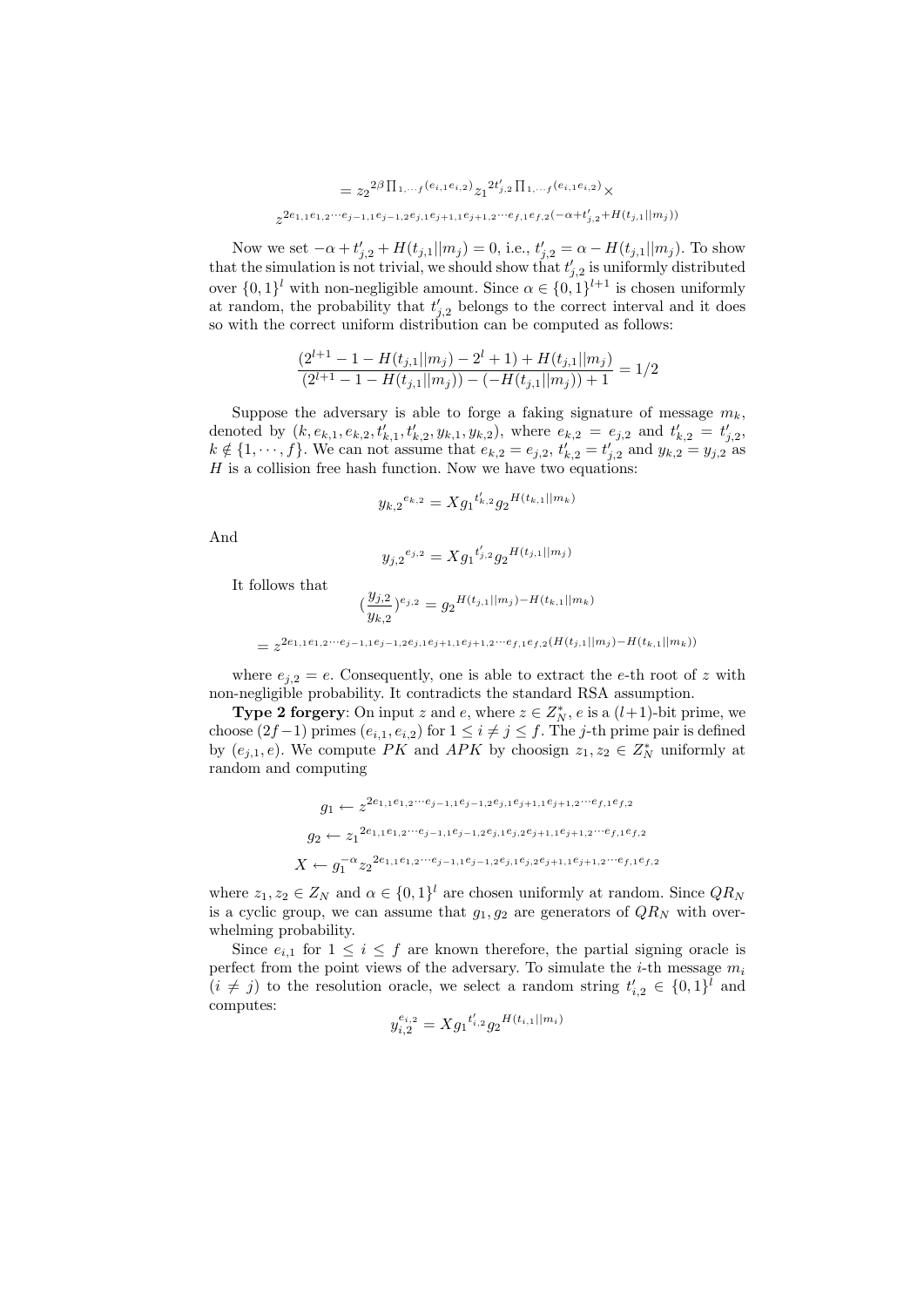$=\bigl(\bigl(z_1^{H(t_{i,1}||m_i)}z_2\bigr)^{2e_{1,1}e_{1,2}...e_{i-1,1}e_{i-1,2}e_{i,1}e_{i+1,1}e_{i+1,2}...e_{f,1}e_{f,2}\,z^{2e_{i,1}(t'_{i,2}-\alpha)\prod_{s\neq i,j}e_{s,1}e_{s,2}\bigr)e_{i,2}$ 

The output of resolution oracle is  $(i, e_{i,2}, y_{i,2}, t'_{i,2}).$ 

To sign the j-th message  $m_j$ , the signing oracle sets  $t'_{j,2} \leftarrow \alpha$  and computes:

$$
y_{j,2}^{e_{j,2}} = ((z_1^{H(t_{j,1}||m_i)}z_2)^{2e_{j,1}\prod_{s\neq j}e_{s,1}e_{s,2}})^{e_{j,2}}
$$

where  $e_{j,2} = e$ .

Let  $Res(m_k) = (k, e_{k,2}, y_{k,2}, t'_{k,2})$  be a legal signature generated by the adversary of message  $m_k \neq m_i$  for all  $1 \leq i \leq f$ . By the assumption, we know that

$$
y_{k,2}^{e_{k,2}} = Xg_1^{t'_{k,2}}g_2^{H(t'_{k,1}||m_k)}
$$

and

$$
y_{j,2}^{e_{j,2}} = X g_1^{t'_{j,2}} g_2^{H(t'_{j,1}||m_j)}
$$

Consequently, we have the following equation:

$$
\left(\frac{y_{k,2}}{y_{j,2}}\right)^{e_{j,2}}=g_1^{t'_{k,2}-t'_{j,2}}g_2^{H\left(t'_{k,1}\mid\mid m_k\right)-H\left(t'_{j,1}\mid\mid m_j\right)}
$$

Equivalently,

$$
z^{2(\alpha - t'_{k,2})e_{j,1}\prod_{i \neq j}e_{i,1}e_{i,2}} = (z_1^{2e_{j,1}(H(t'_{j,1}||m_j) - H(t'_{k,1}||m_k))\prod_{i \neq j}e_{i,1}e_{i,2})^{e_{j,2}}
$$

Since  $t'_{j,2} = \alpha$  and  $t_{k,2} \neq t'_{j,2}$ , it follows that  $\alpha - t'_{k,2} \neq 0$ . We then apply Guillou-Quisquater lemma to extract the  $e$ -th root of  $\tilde{z}$ . This contradicts the standard RSA assumption.

**Type 3 forgery**: On input z, where  $z \in Z_N^*$ , we choose  $2f$  primes  $(e_{i,1}, e_{i,2})$ for  $1\leq i\leq f$  and compute the  $PK$  and  $ASK$  as follows:

$$
g_1 \leftarrow z^{2e_{1,1}e_{1,2}\cdots e_{f,1}e_{f,2}}
$$

and

$$
g_2 \leftarrow g_1^a, X \leftarrow g_1^b
$$

where  $a, b \in \{1, n^2\}.$ 

Since the simulator knows all prime pairs, it follows it can simulate both partial signing and resolution queries. Let  $Res(m_k) = (k, e_{k,2}, y_{k,2}, t'_{k,2})$  be a legal signature generated by the adversary of message  $m_k \neq m_i$  for all  $1 \leq i \leq f$ . It yields the equation

$$
y_{k,2}^{e_{k,2}} = X g_1^{t'_{k,2}} g_2^{H(t_{k,1}||m_k)} = z^E
$$

where  $E = 2(b + t'_{k,2} + aH(t_{k,1}||m_k))e_{1,1}e_{1,2}\cdots e_{f,1}e_{f,2}$ 

Since we are able to compute the  $\frac{e}{E}$ -th root of z provided e is a not a divisor of  $E$  according to the lemma of Guillou and Qusiquater [14], it is sufficient to show that  $e$  is not a divisor of  $E$  with non-negligible probability. Due to the the fact that  $gcd(e, e_{1,1}e_{1,2} \cdots e_{f,1}e_{f,2}) = 1$ , it is sufficient to show that e is not a divisor of  $b+t+aH(t_{k,1}||m_k))$  with non-negligible probability. Since  $b \in (1, n^2)$ ,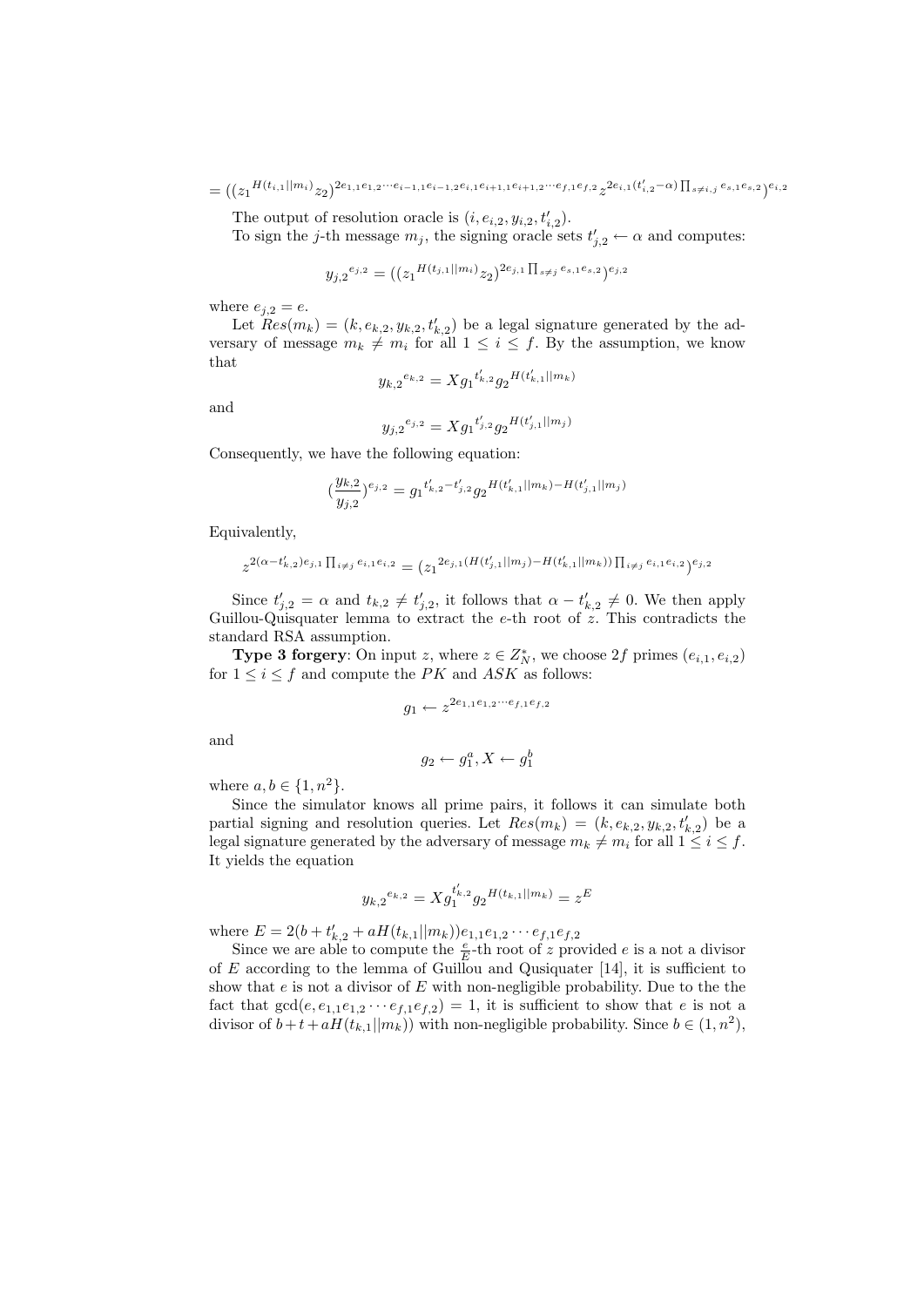it follows that one can write  $b = b'p'q' + b''$ . Therefore, the probability that  $b + t + aH(m) \equiv 0$  mode is about  $1/e$ .

Security against the co-signer/arbitrator Charlie: Even though the co-signer (arbitrator) is semi-trusted, the primary signer does not want this co-signer to produce valid signature which the primary signer did not intend on producing. In other words, if the co-signer is able to forge a partial signature of a message  $m$ , then we make use of Charlie as a subroutine to break the strong RSA assumption. Since Bob holds the correspondent ASK, therefore we can assume that Bob succeeds in forging a valid partial signature with non-negligible probability. The simulation is the same as the proof of Zhu's signature, therefore omitted.

#### 4 Conclusion

In this report, we provide the first committed signature from the strong RSA assumption based on Zhu's signature scheme. As the committed signature formalized the same thing as the fair exchange protocol, our scheme is actually a fair exchange protocol which is provably secure in the standard complexity model. We should admit that the scheme does not quite achieve the consistency with Zhu's signature scheme with a stand-alone signature fully. How to construct a compactly specified one is our further research.

#### References

- 1. G. Ateniese, Efficient Verifiable Encryption (and Fair Exchange) of Digital Signatures. In 6th ACM Conference on Computer and Communications Security (ACM CCS'99), 138-146.
- 2. N. Asokan, M. Schunter, M. Waidner: Optimistic Protocols for Fair Exchange. ACM Conference on Computer and Communications Security 1997: 7-17.
- 3. N. Asokan, V. Shoup, M. Waidner: Optimistic Fair Exchange of Digital Signatures (Extended Abstract). EUROCRYPT 1998: 591-606.
- 4. F. Bao, R. Deng, W. Mao, Efficient and Practical Fair Exchange Protocols, Proceedings of 1998 IEEE Symposium on Security and Privacy, Oakland, pp. 77-85, 1998.
- 5. A. Boldyreva. Efficient threshold signatures, multisigntaures and blind signatures based on the Gap Diffie Helman group signature scheme. PKC 2003, LNCS 2567.
- 6. N. Braic and B. Pfitzmann. Collision free accumulators and fail-stop signature scheme without trees. Eurocrypt'97, 480-494, 1997.
- 7. J.Camenisch, A. Lysyanskaya. A Signature Scheme with Efficient Protocols. SCN 2002: 268-289.
- 8. Jan Camenisch, Markus Michels: Proving in Zero-Knowledge that a Number Is the Product of Two Safe Primes. EUROCRYPT 1999:107-122
- 9. R. Cramer and V. Shoup. Signature scheme based on the Strong RAS assumption. 6th ACM Conference on Computer and Communication Security, Signapore, ACM Press, November 1999.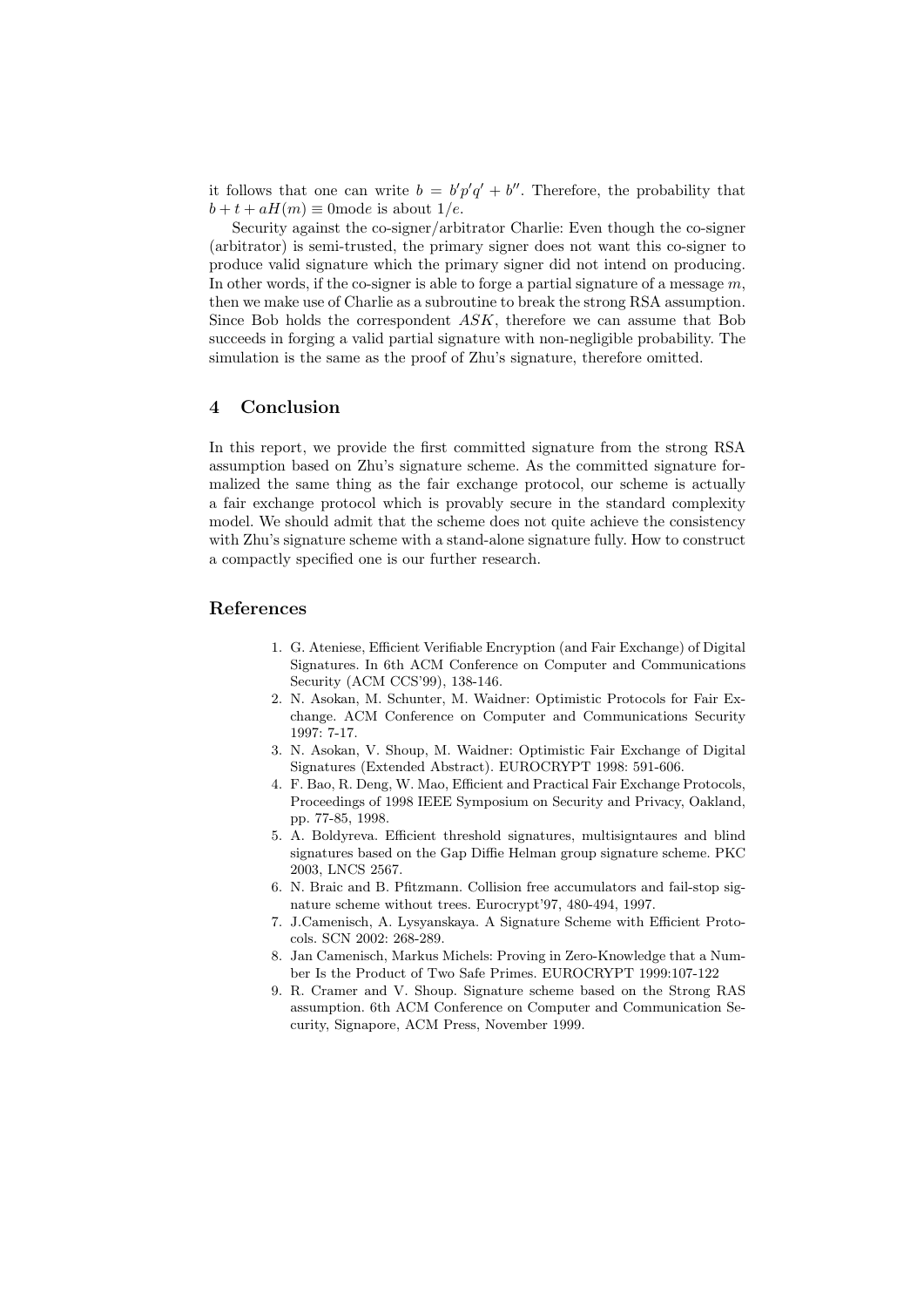- 10. Y.Dodis, L. Reyzin. Breaking and Repairing Optimistic Fair Exchange from PODC 2003, ACM Workshop on Digital Rights Management (DRM), October 2003.
- 11. Marc Fischlin: The Cramer-Shoup Strong-RSASignature Scheme Revisited. Public Key Cryptography, 2003: 116-129.
- 12. E. Fujisaki, T. Okamoto. Statistical zero-knowledge protocols to prove modular polynomial relations. Crypto'97, LNCS 1294, Springer-verlag, 1997.
- 13. S. Goldwasser, S. Micali, R. Rivest: A Digital Signature Scheme Secure Against Adaptive Chosen-Message Attacks. SIAM J. Comput. 17(2): 281- 308, 1988.
- 14. L. Guillou, J. Quisquater. A practical zero-knowledge protocol fitted to security microprocessors minimizing both transmission and memory. Eurocrypto'88, 123-128, 1988.
- 15. J. M. Park, E. Chong, H. Siegel, and I. Ray. Constructing Fair-Exchange Protocols for E-Commerce Via Distributed Computation of RSA Signatures, PODC 2003, 172-181.
- 16. Huafei Zhu. New Digital Signature Scheme Attaining Immunity to Adaptive Chosen-message attack. Chinese Journal of Electronics, Vol.10, No.4, Page 484-486, Oct, 2001.

#### Appendix: A Formal Proof of Zhu's Signature Scheme

Claim: Zhu's signature scheme is immune to adaptive chosen-message attack under the strong RSA assumption and the assumption that  $H$  is a collision resistant.

Proof: Assume that the signature scheme is NOT secure against adaptive chosen message attack. That is, there is an adversary, who is able to forge the signature  $(e, t, y)$  of a message  $m(m \neq m_i, 1 \leq i \leq f)$  with non-negligible probability after it has queried correspondent signature of each message  $m_1, \dots, m_f$ , which is chosen adaptively by the adversary. Let  $(e_1, t_1, y_1), \cdots, (e_f, t_f, y_f)$  be signatures provided by the signing oracle corresponding to a set of messages  $m_1, \dots, m_f$ . We consider three types of forgeries: 1) for some  $1 \leq j \leq f$ ,  $e = e_j$ and  $t = t_j$ ; 2) for some  $1 \leq j \leq f$ ,  $e = e_j$  and  $t \neq t_j$ ; 3) for all  $1 \leq j \leq f$ ,  $e \neq e_j$ . We should show that any forgery scheme of the three types will lead to a contradiction to the assumptions of the theorem. This renders any forgery impossible.

Type 1-Forger : We consider an adversary who chooses a forgery signature such that  $e = e_j$  for a fixed  $j: 1 \leq j \leq f$ , where f is the total number of the queries to the signing oracle. If the adversary succeeds in a signature forgery as type1 with non-negligible probability then given  $n$ , we are able to compute  $z^{1/r}$  with non-negligible probability, where r is a  $(l + 1)$ -bit prime. This contradicts to the assumed hardness of the standard RSA problem. We state the attack in details as follows: given  $z \in Z_n^*$  and r, we choose a set of total  $f - 1$ primes with length  $(l + 1)$ -bit  $e_1, ...e_{j-1}, e_{j+1}, ..., e_f$  uniformly at random. We then create the correspondent public key  $(X, g, h)$  of the simulator as follows: given  $z \in Z_n^*$  and r, we choose a set of total  $f-1$  primes with length  $(l+1)$ -bit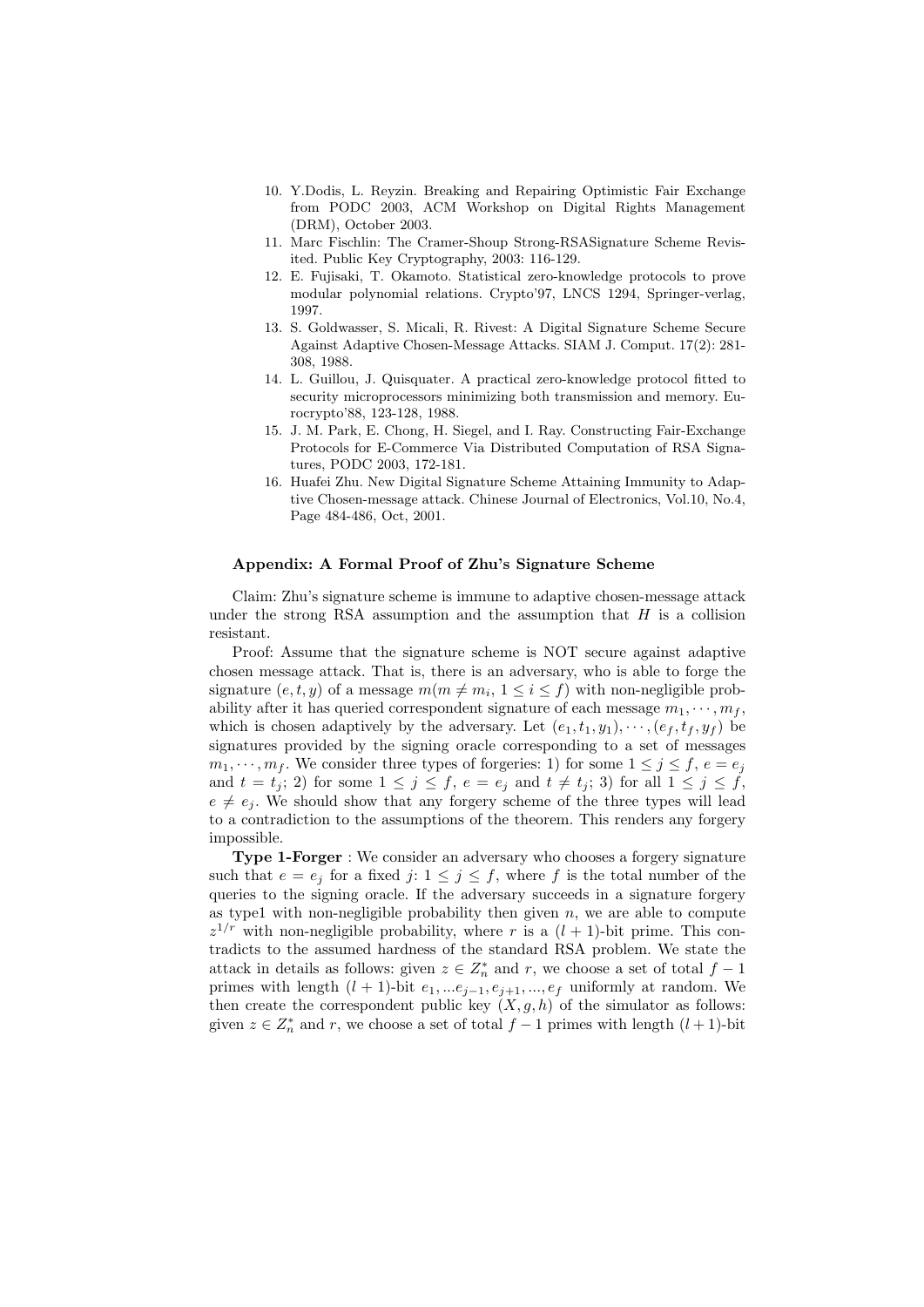$e_1, \ldots e_{j-1}, e_{j+1}, \ldots, e_f$  uniformly at random. We choose  $w, v \in Z_n$  uniformly at random, and compute  $h = z^{2e_1 \dots e_{j-1}e_{j+1} \dots e_f}, g = v^{2e_1 \dots e_f} z^{2e_1 \dots e_{j-1}e_{j+1} \dots e_f}$  and  $X = w^{2\beta e_1 \cdots e_f} z^{2e_1 \cdots e_{j-1}e_{j+1} \cdots e_f(-\alpha)}$ , where  $\alpha \in \{0,1\}^{l+1}$  and  $\beta \in Z_n$  are chosen uniformly at random.

Since the simulator knows each  $e_i$ , therefore it is easy to compute the *i*-th signing query. What we need to show is how to simulate the  $j$ -th signing query. This can be done as follows:

$$
y_j^{e_j} = X g^{t_j} h^{H(m_j)} = (w^{\beta} v^{t_j})^{2e_1 \cdots e_f} z^{2e_1 \cdots e_{j-1} e_{j+1} \cdots e_f (-\alpha + t_j + H(m_j))}
$$

Now we set  $-\alpha + t_j + H(m_j) = 0$ , i.e,  $t_j = \alpha - H(m_j)$ .

To show the simulation above is non-trivial, we should show  $t_i$  is uniformly distributed over  $\{0,1\}^l$  with non-negligible amount. Since  $\alpha \in \{0,1\}^{l+1}$  is chosen uniformly at random, i.e.,  $0 \leq \alpha \leq 2^{l+1} - 1$ , the probability  $t_j$  belongs to the correct interval and it does so with the correct uniform distribution can be computed as follows:

$$
\frac{(2^{l+1}-1-H(m_j)-2^l+1)+H(m_j)}{(2^{l+1}-1-H(m_j)) - (-H(m_j))+1} = 1/2
$$

Suppose the adversary is able to forge a faking signature of message  $m$ , denoted by  $(e, y, t)$ , such that  $e_j = e(= r)$ ,  $t_j = t$ . Notice that one can not assume that  $e_j = e$ ,  $t_j = t$  and  $y_j = y$ , since H is a collision free hash function. Now we have two equations:  $y_j^e = X g^t h^{H(m_j)}$  and  $y^e = X g^t h^{H(m)}$ . Consequently, we obtain the equation:

$$
(\frac{y_j}{y})^e = h^{H(m_j)-H(m)} = z^{2e_1, \dots e_{j-1}, e_{j+1}, \dots, e_f(H(m_j)-H(m))}
$$

It follows that one can extract the  $e$ -th root of z with non-negligible probability. Therefore, we arrive at the contradiction of the standard hardness of RSA assumption.

Type 2-Forger: We consider an adversary who succeed in forging a valid signature such that  $e = e_j, t \neq e_j$  for a fixed j:  $1 \leq j \leq f$ , where f is the total number of the queries to the signing oracle. If the adversary succeeds in a signature forgery as type1 with non-negligible probability then given  $n$ , we are able to compute  $z^{1/r}$  with non-negligible probability for a given z and r, where r is a  $(l + 1)$ -bit prime. This contradicts to the assumed hardness of the standard RSA problem. We state the attack in details as follows: given  $z \in Z_n^*$  and r, we choose a set of total  $f-1$  primes with length  $(l + 1)$ -bit  $e_1, \ldots e_{j-1}, e_{j+1}, \ldots, e_f$  at random. We then create the correspondent public key  $(X, g, h)$  of the simulated signature scheme as follows:  $g = z^{2e_1...e_{j-1}e_{j+1}...e_f}$ ,  $h = v^{2e_1...e_f}$  and  $X = g^{-\alpha}w^{2e_1...e_f}$ , where  $w, v \in Z_n$  and  $\alpha$  is a *l*-bit random string. Since  $QR_n$  is a cyclic group, we can assume that  $g, h$  are generators of  $QR_n$  with overwhelming probability. To sign the *i*-th message  $m_i(i \neq j)$ , the signing oracle selects a random string  $t_i \in \{0,1\}^l$ , and computes:

$$
y_i^{e_i} = ((wv^{H(m_i)})^{2e_1...e_{i-1}e_{i+1}...e_f} z^{2(t_i-\alpha) \prod_{s \neq i, s \neq j} e_s})^{e_i}
$$